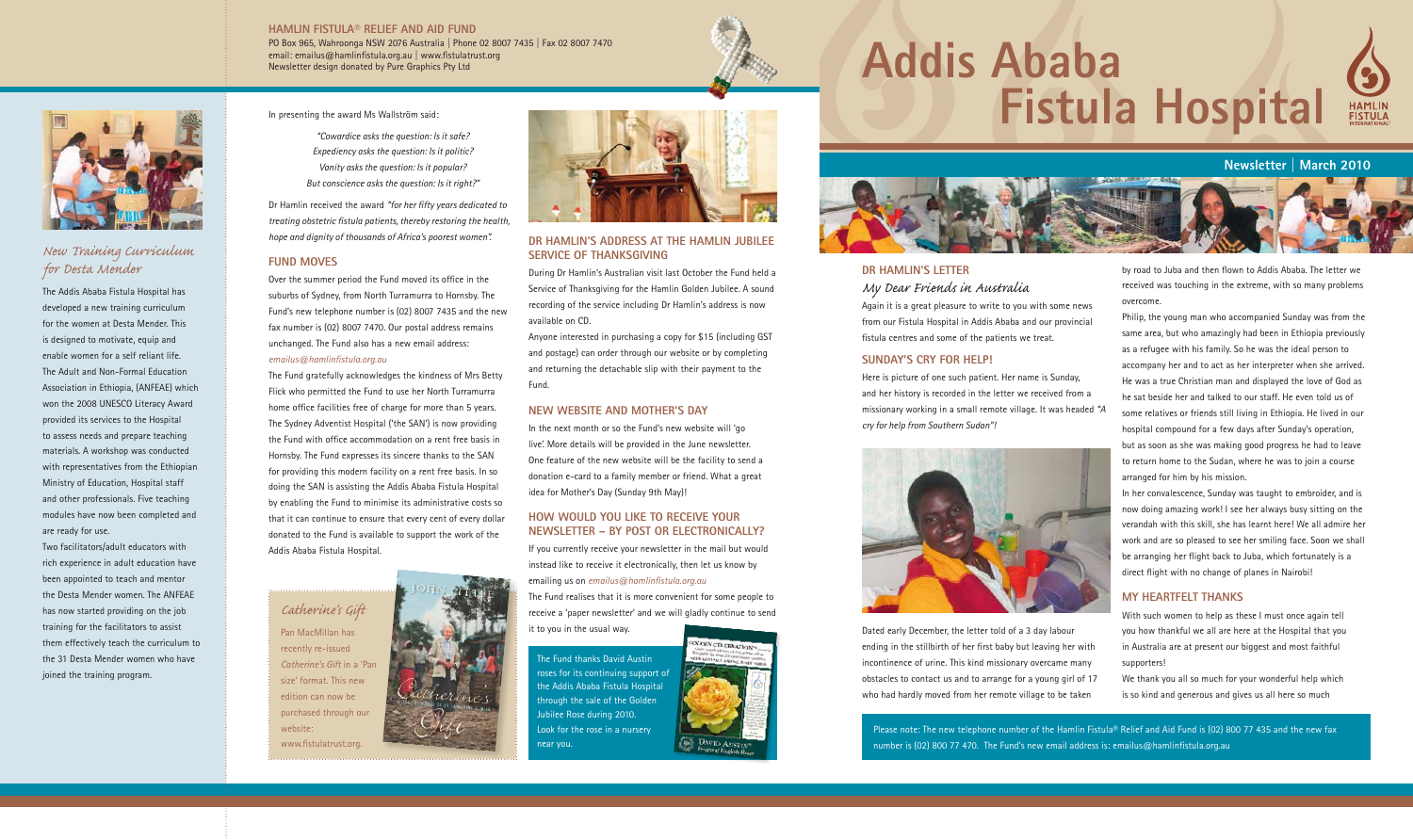encouragement to keep on working here - so many of you support us, either as individuals or through churches, clubs and other community groups. You have heard of the need of these women and help by raising money or sending us goods such as the wonderful shawls which you so lovingly and beautifully make. We are so grateful to you all.

The Australian Government is also playing an important part in this support. Through AusAID, the Government is helping to meet our present needs, especially through its support for the Midwifery College, and also to build up our Endowment Fund for the future of this work.

#### **Midwifery College developments**

Our Midwifery College is growing. This year's intake of 17 first year students is the highest so far, as we now have more buildings at the College and extra staff.

We are delighted that our new dean has officially been appointed – Jacqueline Bernhard. She has good qualifications and much clinical and academic experience having worked in Europe and elsewhere in Africa before coming to us. So she knows the type of conditions which confront midwives in the countryside. Sr. Annette Bennett is now the Vice Dean of the College and with Solomon Abebe (our only male midwife!) she is now in charge of the clinical outplacement programme and the deployment of our graduate midwives into the countryside, which will start later this year. Solomon is especially fitted for such a task – being an Ethiopian male, with much previous experience visiting health centres in the country. Our midwives belong to us and we shall be responsible for them once they are sent out in pairs to work in the regional



**Midwifery College staff**

areas. We need to nurture them and visit them regularly as they face a big change and a new challenge – from high school student, to a midwifery student, to the countryside where they spent their childhood and school days, to now be responsible for the birth of babies and the care and welfare of mothers. A task, which is one of the most important in the world! We believe our students are being well trained and prepared for this task, and taught what my late husband was always emphasizing and teaching: *"A mother is a family's richest possession, a being of priceless worth".*

We had a small enjoyable ceremony at the College, followed by lunch a few weeks ago, when these new appointments were announced, and to thank Sr. Annette Bennett for her enormous task over the last 3 years – designing the College, drawing up the curriculum with her team of midwives, and supervising and teaching in the early days of the College. We now have a great team of dedicated midwives as tutors, whom I know believe we can do much to reduce the enormous maternal death rate in the countryside and the prevalence of stillborn babies and fistula injuries – "a living death" for so many young women! I am elated to see the establishment and progress of our College and to know that at last the mothers of this land are going to be cared for, by somebody skilled and well trained, with love and compassion, as each mother deserves. You in Australia have helped us in this important task and for this I am so thankful and grateful to you all.

I know that this venture is the only way to prevent the fistula disaster that so many mothers have to face and although what we so far are doing is only a drop in the ocean of need, it will spread out more and more and others will follow our example of training so that one day the villages will all have a trained midwife to look after their mothers!

We take many of our visitors to see the College and to meet the staff. To see something that is actually happening and not just a future plan is so important and many are excited and wish to help.

#### **Metu Fistula Centre takes shape**

To eradicate these fistula injuries should be one that all obstetricians and midwives look forward to. But in the meantime there are many waiting to be cured! So then, soon our fifth fistula centre will be opened in the town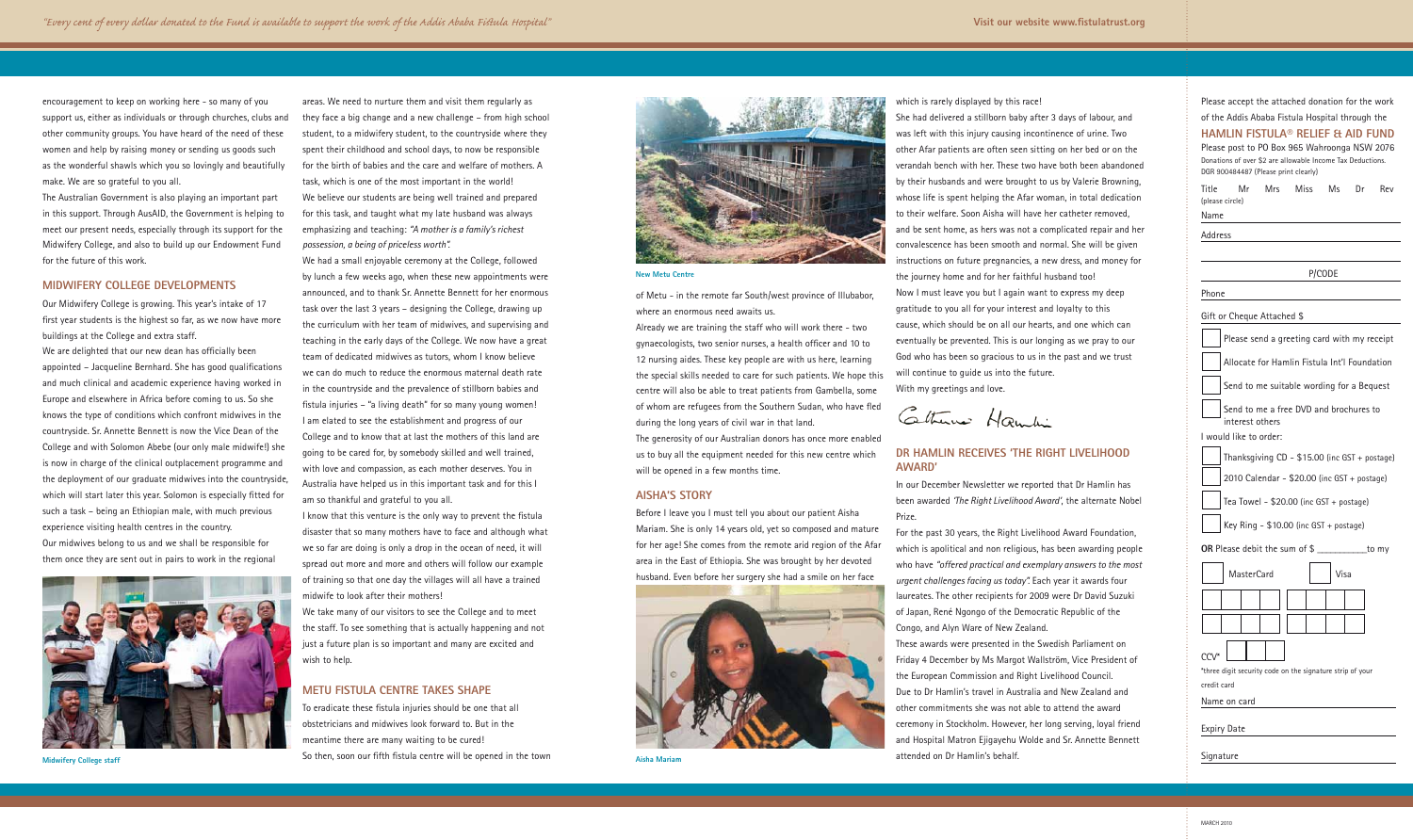

**New Metu Centre**

of Metu - in the remote far South/west province of Illubabor, where an enormous need awaits us.

Already we are training the staff who will work there - two gynaecologists, two senior nurses, a health officer and 10 to 12 nursing aides. These key people are with us here, learning the special skills needed to care for such patients. We hope this centre will also be able to treat patients from Gambella, some of whom are refugees from the Southern Sudan, who have fled during the long years of civil war in that land.

The generosity of our Australian donors has once more enabled us to buy all the equipment needed for this new centre which will be opened in a few months time.

#### **Aisha's story**

Before I leave you I must tell you about our patient Aisha Mariam. She is only 14 years old, yet so composed and mature for her age! She comes from the remote arid region of the Afar area in the East of Ethiopia. She was brought by her devoted husband. Even before her surgery she had a smile on her face



**Aisha Mariam**

which is rarely displayed by this race!

She had delivered a stillborn baby after 3 days of labour, and was left with this injury causing incontinence of urine. Two other Afar patients are often seen sitting on her bed or on the verandah bench with her. These two have both been abandoned by their husbands and were brought to us by Valerie Browning, whose life is spent helping the Afar woman, in total dedication to their welfare. Soon Aisha will have her catheter removed, and be sent home, as hers was not a complicated repair and her convalescence has been smooth and normal. She will be given instructions on future pregnancies, a new dress, and money for the journey home and for her faithful husband too! Now I must leave you but I again want to express my deep gratitude to you all for your interest and loyalty to this cause, which should be on all our hearts, and one which can eventually be prevented. This is our longing as we pray to our God who has been so gracious to us in the past and we trust will continue to guide us into the future. With my greetings and love.

Catherine Hambi

#### **Dr Hamlin Receives 'The Right Livelihood Award'**

In our December Newsletter we reported that Dr Hamlin has been awarded *'The Right Livelihood Award'*, the alternate Nobel Prize.

For the past 30 years, the Right Livelihood Award Foundation, which is apolitical and non religious, has been awarding people who have *"offered practical and exemplary answers to the most urgent challenges facing us today".* Each year it awards four laureates. The other recipients for 2009 were Dr David Suzuki of Japan, René Ngongo of the Democratic Republic of the Congo, and Alyn Ware of New Zealand.

These awards were presented in the Swedish Parliament on Friday 4 December by Ms Margot Wallström, Vice President of the European Commission and Right Livelihood Council. Due to Dr Hamlin's travel in Australia and New Zealand and other commitments she was not able to attend the award ceremony in Stockholm. However, her long serving, loyal friend and Hospital Matron Ejigayehu Wolde and Sr. Annette Bennett attended on Dr Hamlin's behalf.